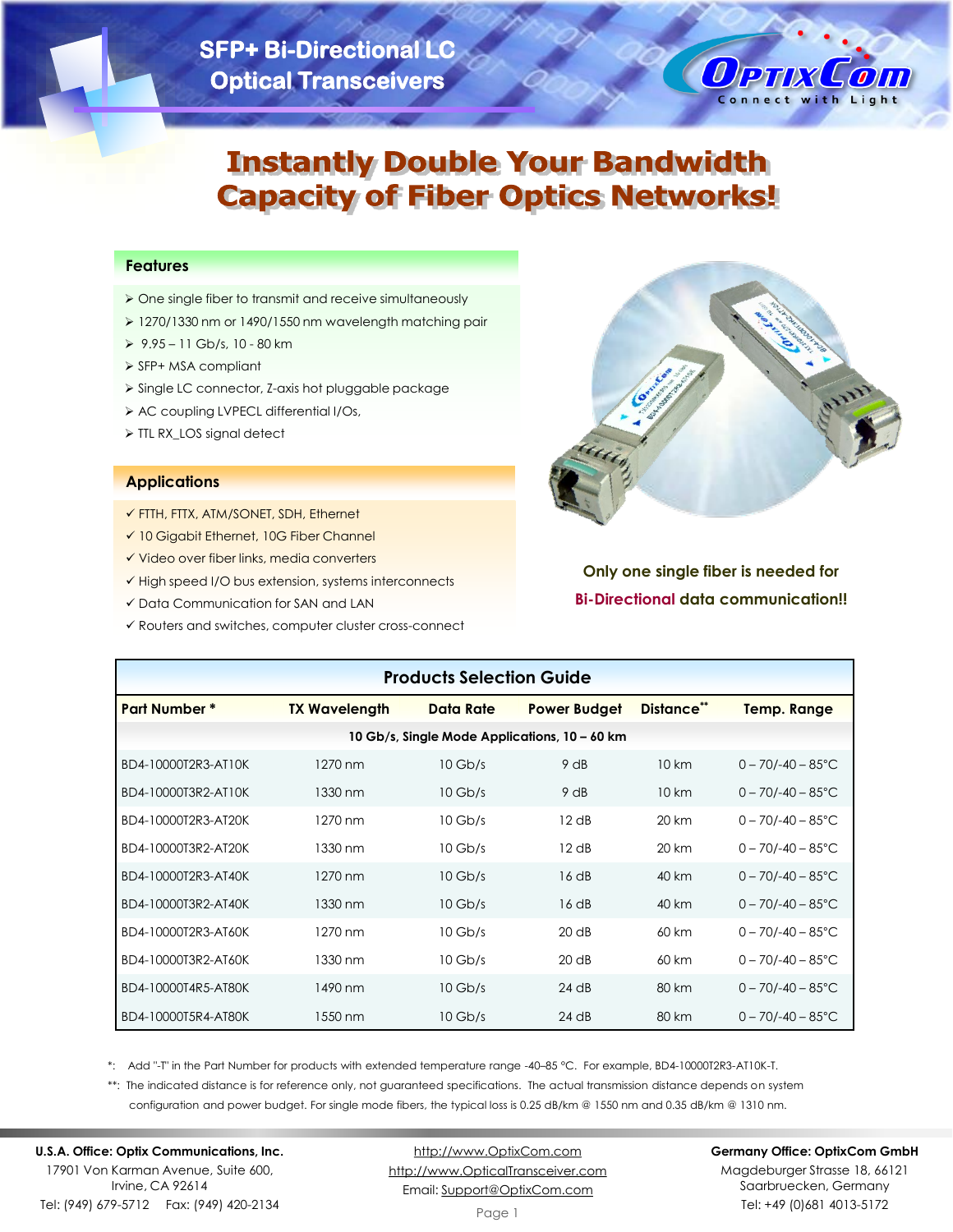## **10 Gb/s, SFP+ LC Package, BIDI TX 1270/RX1330, TX 1330/RX1270 nm Single Mode, 10-60 km Distance**

#### **Description**

The bi-directional (BIDI) transceiver product is unique in that only one single fiber (single mode or multimode) is required to transmit and receive signals simultaneously. That means the total bandwidth capacity of an existing cable infrastructure can be doubled instantly. The typical design of a BIDI transceiver uses a 1270 nm LD to transmit and 1330 nm PD to receive, and vice versa for the matching one (1270 nm to receive and 1330 nm to transmit) at the other end to make a complete link.

OptixCom's SFP+ transceivers are compliant with SFP Multi-Source Agreement (MSA). The BIDI transceivers utilize advanced filter optics to separate the two wavelength with more than 40 dB of isolation. These transceivers operate at 10 Gb/s for 10-60 km transmission distance with single fibers. The products are RoHS compliant.

#### **Key Features**

- ➢ Single mode, 10 G/s data rate
- ➢ TX1270/RX1330 & TX1330/RX1270 nm pair
- ➢ > 6 dB power budget for 10 km
- ➢ > 12 dB power budget for 20 km
- ➢ > 16 dB power budget for 40 km
- ➢ > 20 dB power budget for 60 km
- ➢ Z-axis hot pluggable
- ➢ SFF-8472 MSA Compliant
- ➢ Single LC connector optical interface
- ➢ AC coupling LVPECL differential I/O logics
- ➢ -40–85 °C operating temperatures available
- ➢ Compliant with 10G FC Fiber Channel
- ➢ RoHS compliant

#### **Applications**

- $\times$  10G Fiber Channel.
- ✓ 10 Gigabit Ethernet
- ✓ High speed I/O for file server
- ✓ Data Communication for SAN and LAN
- ✓ Central offices routers and switches
- ✓ Computer cluster cross-connect

#### **U.S.A. Office: Optix Communications, Inc.**

17901 Von Karman Avenue, Suite 600, Irvine, CA 92614 Tel: (949) 679-5712 Fax: (949) 420-2134

[http://www.OptixCom.com](http://www.optixcom.com/) [http://www.OpticalTransceiver.com](http://www.optoictech.com/) Email: [Support@OptixCom.com](mailto:Support@optoICtech.com)

#### **Germany Office: OptixCom GmbH**

Magdeburger Strasse 18, 66121 Saarbruecken, Germany Tel: +49 (0)681 4013-5172



O PTIX COM Connect with Light



TX RX

10 Gb/s, 2<sup>31</sup>-1 NRZ data eye pattern

## **Ordering Information**

Pb

#### **Part Number**: BD4-10000T2R3-AT*XX*K

10 Gb/s, Single Mode, SFP+ BIDI Transceiver, TX 1270 nm and RX 1330 nm, *XX* km reach, 0 – 70 °C.

#### **Part Number**: BD4-10000T3R2-AT*XX*K

10 Gb/s, Single Mode, SFP+ BIDI Transceiver, TX 1330 nm and RX 1270 nm, *XX* km reach, 0 – 70 °C.

\* Add "-T" in the Part Number for -40–85 °C extended temperature range, i.e., BD4-10000T2R3-AT20K-T.

#### **Operating Conditions**

| Parameter             | Min.             | <b>Typical</b> | Max. | Units        |
|-----------------------|------------------|----------------|------|--------------|
| Operate Temperature   | $\left( \right)$ | 25             | 70   | $^{\circ}$ C |
| - T Transceivers      | $-40$            | 25             | 85   | $^{\circ}$ C |
| Data Rate             | 9.95             |                | 11   | Gb/s         |
| Supply Voltage (3.3V) | 3.13             | 3.3            | 3.47 |              |

Page 2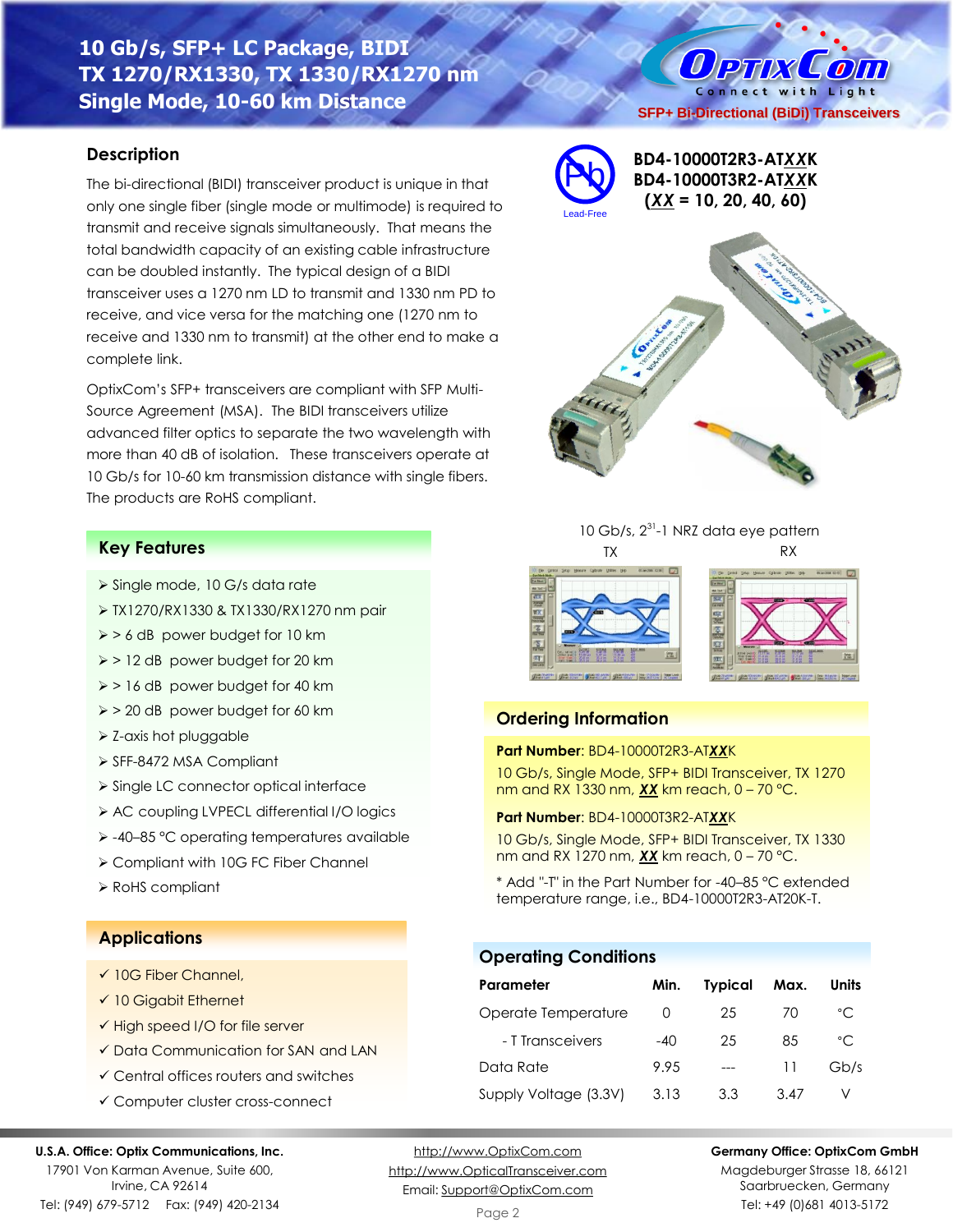

 $\mathbf{u}_1$  and

## **Absolute Maximum Ratings**

| Parameter                | Symbol                | Min.   | Max. | Units        |
|--------------------------|-----------------------|--------|------|--------------|
| Storage Temperature      | Tst                   | $-40$  | 85   | $^{\circ}$ C |
| Supply Voltage @ 3.3V    | Vcc                   | $-0.5$ | 3.6  |              |
| Input Voltage            | <b>V<sub>IN</sub></b> | $-0.5$ | Vcc  |              |
| <b>Relative Humidity</b> | R.H.                  |        | 85   | $\%$         |

#### **General Transmitter Characteristics**

| Parameter                                 | Symbol                 | Min.     | <b>Typical</b> | Max.       | <b>Units</b> |
|-------------------------------------------|------------------------|----------|----------------|------------|--------------|
| Differential Input Voltage <sup>1</sup>   | $\Delta V_i$           | 0.2      |                | 1.2        | $\vee$       |
| Differential Input Impedance <sup>2</sup> | Z                      | ---      | 100            |            | ohm          |
| Side Mode Suppression Ratio               | <b>SMSR</b>            | 30       | ---            |            | dB           |
| Relative Intensity Noise                  | <b>RIN</b>             | ---      |                | $-128$     | dB/Hz        |
| Rise/Fall Time (20% - 80%)                | Tr/Tr                  | ---      | ---            | 40         | ps           |
| TX Disable Voltage - High                 | <b>V</b> <sub>DН</sub> | 2.0      |                | <b>Vcc</b> | V            |
| TX Disable Voltage - Low                  | <b>V</b> <sub>DL</sub> | $\Omega$ |                | 0.8        | $\vee$       |
| <b>TX Fault Output - High</b>             | $V_{FH}$               | 2.0      |                | <b>Vcc</b> | $\vee$       |
| TX Fault Output - Low                     | $V_{FL}$               | $\Omega$ | ---            | 0.8        | $\vee$       |
| TX Disable Assert Time                    | Tass                   |          |                | 10         | <b>LLS</b>   |
| TX Disable Deassert Time                  | Tdisass                |          |                | 1.0        | ms           |
| Time to Initialize                        | Tas                    | ---      |                | 300        | ms           |
| TX Fault from Fault to Assertion          | Tfault                 |          |                | 100        | $\mu$ S      |
| TX Disable Time to Start Reset            | Treset                 | 10       |                |            | μS           |

#### Notes:

1. Module is designed for AC LVPECL coupling. See the design guide for proper termination.

2. Single ended will be 50 ohm for each signal line.

**Class 1 Laser Product Complies with 21 CFR 1040.10 and 1040.11**

**U.S.A. Office: Optix Communications, Inc.** 17901 Von Karman Avenue, Suite 600, Irvine, CA 92614 Tel: (949) 679-5712 Fax: (949) 420-2134



[http://www.OptixCom.com](http://www.optixcom.com/) [http://www.OpticalTransceiver.com](http://www.optoictech.com/) Email: [Support@OptixCom.com](mailto:Support@optoICtech.com)



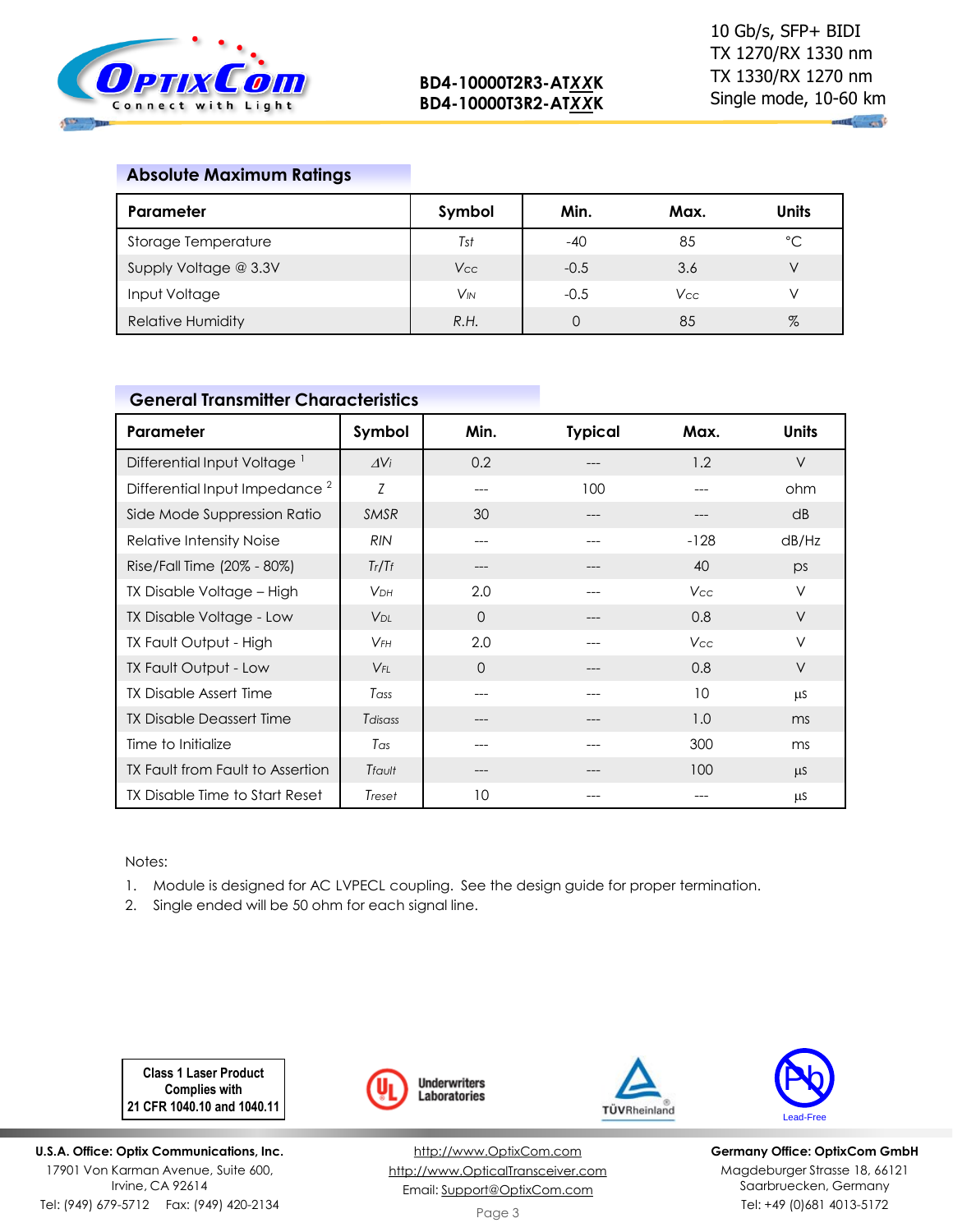

**Million** 

| <b>General Receiver Characteristics</b>   |                 |          |                |      |              |
|-------------------------------------------|-----------------|----------|----------------|------|--------------|
| Parameter                                 | Symbol          | Min.     | <b>Typical</b> | Max. | <b>Units</b> |
| Differential Output Voltage <sup>1</sup>  | AV <sub>O</sub> | 0.3      |                | 0.7  | $\vee$       |
| Differential Input Impedance <sup>2</sup> | Z               |          | 100            |      | Ohm          |
| <b>Optical Return Loss</b>                | OL              | 12       |                |      | dB           |
| Rise/Fall Time (20% - 80%)                | Tr/Tr           | ---      | ---            | 40   | ps           |
| RX Signal Loss Output - High              | $V_{RI+}$       | 2.0      |                | Vcc. | V            |
| RX Signal Loss Output - Low               | $V_{RI}$        | $\Omega$ |                | 0.8  | V            |
| RX Signal Loss Assert Time                | $T_{RI}$ +      |          |                | 100  | μS           |
| RX Signal Loss Deassert Time              | $T_{RI}$        |          |                | 100  | $\mu$ S      |
| Serial ID Clock Rate                      | $f_{\rm C}$     |          |                | 100  | kHz          |

Notes:

- 1. Module is designed for AC LVPECL coupling. See the design guide for proper termination.
- 2. Single ended will be 50 ohm for each signal line.

**Class 1 Laser Product Complies with 21 CFR 1040.10 and 1040.11**

**U.S.A. Office: Optix Communications, Inc.** 17901 Von Karman Avenue, Suite 600, Irvine, CA 92614 Tel: (949) 679-5712 Fax: (949) 420-2134



[http://www.OptixCom.com](http://www.optixcom.com/) [http://www.OpticalTransceiver.com](http://www.optoictech.com/) Email: [Support@OptixCom.com](mailto:Support@optoICtech.com)



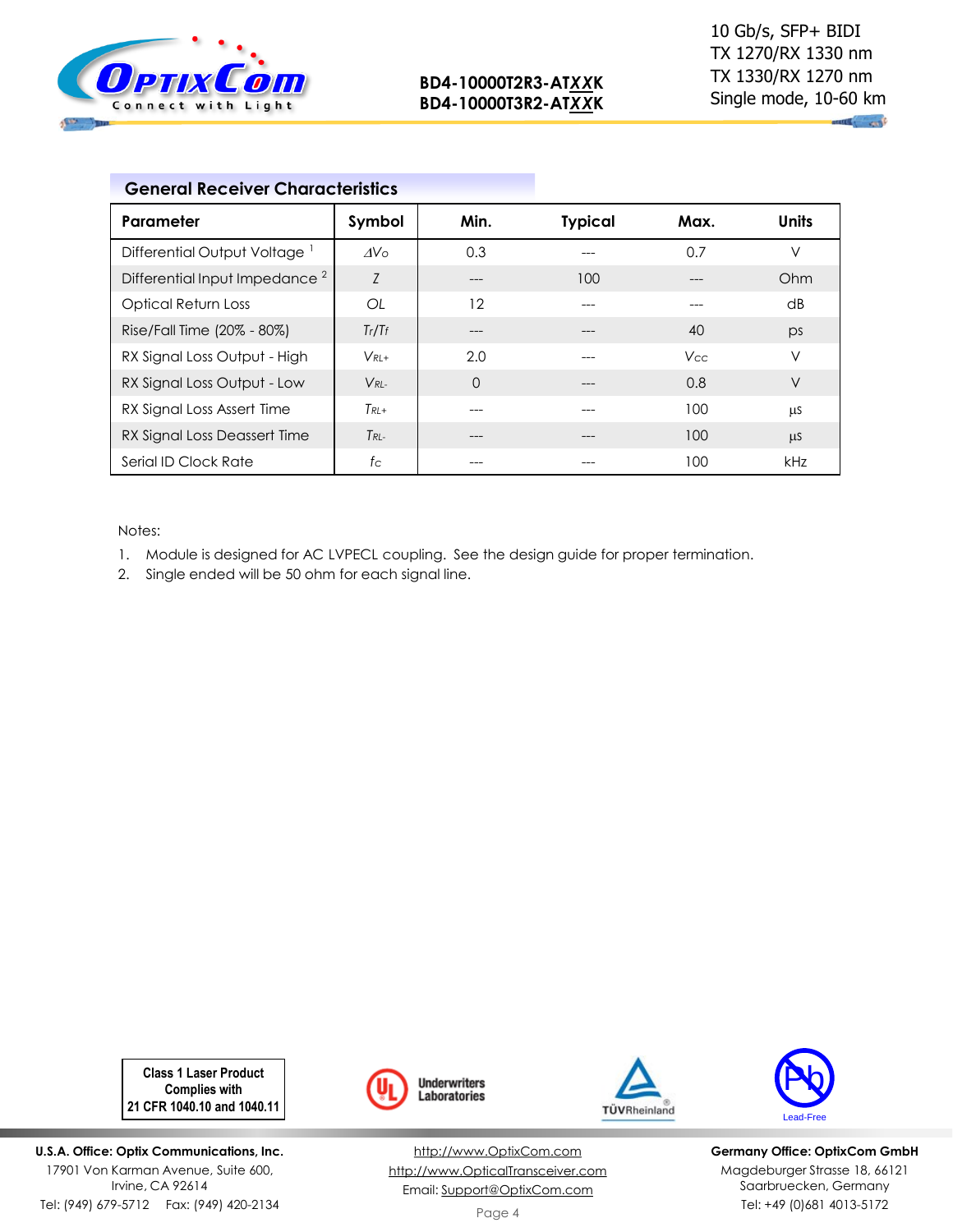

**BD4-10000T2R3-AT10K BD4-10000T3R2-AT10K**

**---------------------------**

 $\sim$ 

#### **BD4-10000T2R3-AT10K-T BD4-10000T3R2-AT10K-T**

|  |  | <b>Transmitter Electro-Optical Characteristics</b> |
|--|--|----------------------------------------------------|
|--|--|----------------------------------------------------|

| Parameter                                   | Symbol             | Min. | <b>Typical</b> | Max.           | <b>Units</b> |
|---------------------------------------------|--------------------|------|----------------|----------------|--------------|
| Optical Output Power <sup>1</sup>           | $P_{\rm O}$        | -6   |                | $\overline{a}$ | dBm          |
| Optical Wavelength<br>(BD4-10000T2R3-AT10K) | $\lambda \circ$    | 1260 | 1270           | 1280           | nm           |
| Optical Wavelength<br>(BD4-10000T3R2-AT10K) | $\lambda_{\rm O}$  | 1320 | 1330           | 1340           | nm           |
| Extinction Ratio                            | ET                 | 3.5  | ---            | ---            | dB           |
| Spectral Width (-20 dB)                     | $\varDelta\lambda$ | ---  | ---            |                | nm           |
| <b>TX Disable Asserted</b>                  | POFF               |      |                | $-40$          | dBm          |

## **Receiver Electro-Optical Characteristics**

| Parameter                                     | Symbol         | Min.   | <b>Typical</b> | Max.  | <b>Units</b> |
|-----------------------------------------------|----------------|--------|----------------|-------|--------------|
| Operating Wavelength<br>(BD4-10000T2R3-AT10K) | $\lambda c$    | 1320   | 1330           | 1340  | nm           |
| Operating Wavelength<br>(BD4-10000T3R2-AT10K) | $\lambda c$    | 1260   | 1270           | 1280  | nm           |
| Receiver Overload                             | $P_{max}$      | $+0.5$ |                |       | dBm          |
| Receiver Sensitivity <sup>2</sup>             | P <sub>1</sub> | ---    | ---            | $-15$ | dBm          |
| Receiver Sensitivity in OMA <sup>2</sup>      | P <sub>1</sub> | ---    |                | $-13$ | dBm          |
| RX Signal Loss - Asserted                     | $P_{RI}$ +     |        |                | $-17$ | dBm          |
| RX Signal Loss - Deasserted                   | $P_{RI}$       | $-30$  |                |       | dBm          |

#### Notes:

- 1. Output of coupling optical power into  $9/125 \mu m$  SMF.
- 2. Test at 10 Gb/s,  $2^{31}$  1 PRBS data pattern, and  $> 1 \times 10^{-12}$  of Bit-Error-Rate (BER).
- 3. Power supply current: typical 270 mA, maximum 350 mA

**Class 1 Laser Product Complies with 21 CFR 1040.10 and 1040.11**

**U.S.A. Office: Optix Communications, Inc.** 17901 Von Karman Avenue, Suite 600, Irvine, CA 92614 Tel: (949) 679-5712 Fax: (949) 420-2134



[http://www.OptixCom.com](http://www.optixcom.com/) [http://www.OpticalTransceiver.com](http://www.optoictech.com/) Email: [Support@OptixCom.com](mailto:Support@optoICtech.com)



TÜVRheinland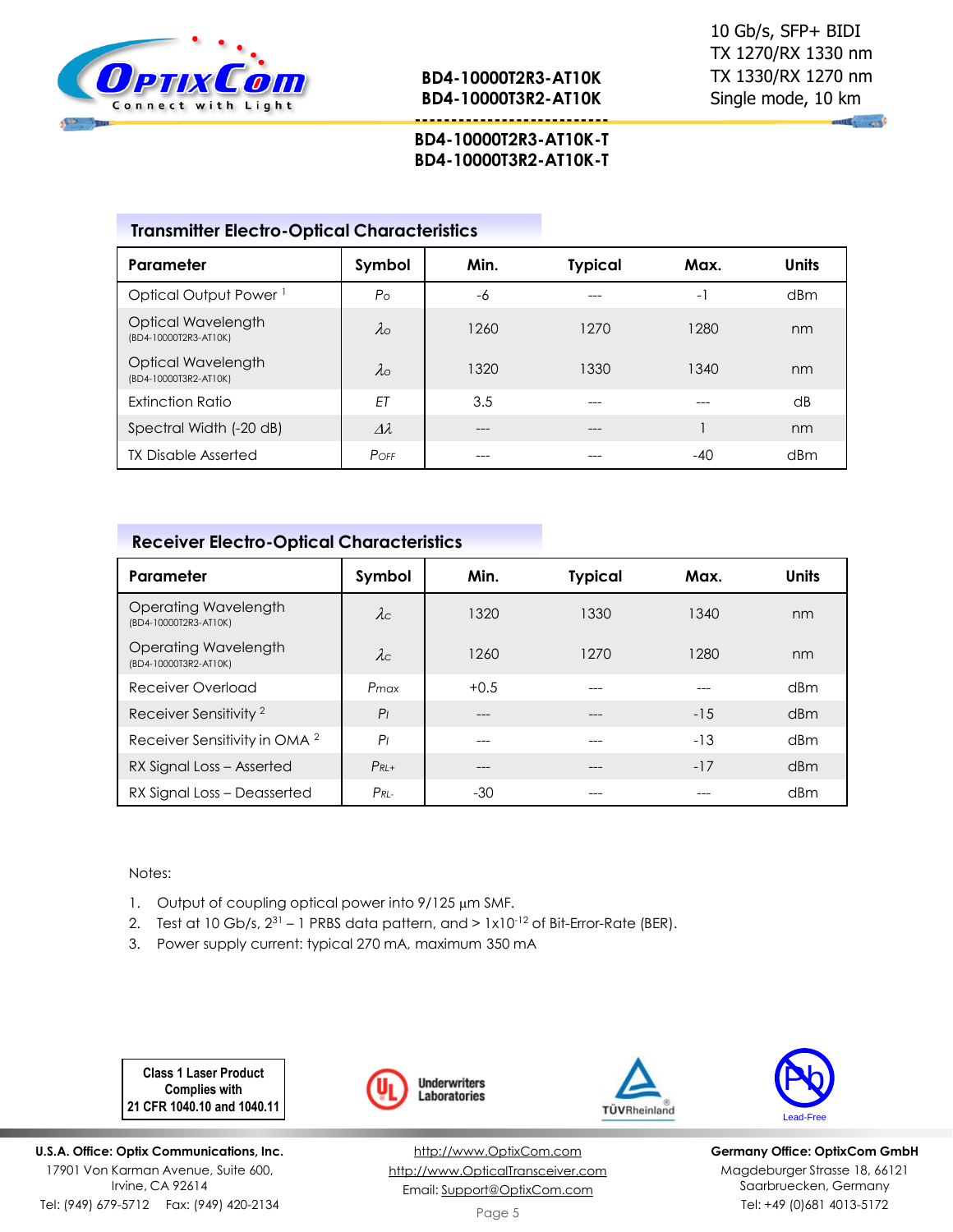

 $\sim$ 

## **BD4-10000T2R3-AT20K-T BD4-10000T3R2-AT20K-T**

**---------------------------**

| <b>Transmitter Electro-Optical Characteristics</b> |  |  |  |
|----------------------------------------------------|--|--|--|
|----------------------------------------------------|--|--|--|

| Parameter                                   | Symbol            | Min. | <b>Typical</b> | Max. | <b>Units</b> |
|---------------------------------------------|-------------------|------|----------------|------|--------------|
| Optical Output Power <sup>1</sup>           | $P_{\rm O}$       | $-2$ |                | $+2$ | dBm          |
| Optical Wavelength<br>(BD4-10000T2R3-AT20K) | $\lambda$ o       | 1260 | 1270           | 1280 | nm           |
| Optical Wavelength<br>(BD4-10000T3R2-AT20K) | $\lambda_{\rm O}$ | 1320 | 1330           | 1340 | nm           |
| Extinction Ratio                            | ET                | 3.5  |                |      | dB           |
| Spectral Width (-20 dB)                     | $\lambda\lambda$  | ---  | ---            |      | nm           |
| <b>TX Disable Asserted</b>                  | POFF              | ---  |                | -30  | dBm          |

## **Receiver Electro-Optical Characteristics**

| Parameter                                     | Symbol         | Min.   | <b>Typical</b> | Max.    | <b>Units</b> |
|-----------------------------------------------|----------------|--------|----------------|---------|--------------|
| Operating Wavelength<br>(BD4-10000T2R3-AT20K) | $\lambda c$    | 1320   | 1330           | 1340    | nm           |
| Operating Wavelength<br>(BD4-10000T3R2-AT20K) | $\lambda c$    | 1260   | 1270           | 1280    | nm           |
| Receiver Overload                             | $P_{max}$      | $+0.5$ |                |         | dBm          |
| Receiver Sensitivity <sup>2</sup>             | P <sub>1</sub> | ---    | $---$          | $-14$   | dBm          |
| Receiver Sensitivity in OMA <sup>2</sup>      | P <sub>1</sub> | ---    |                | $-12.5$ | dBm          |
| RX Signal Loss - Asserted                     | $P_{RI}$ +     | ---    |                | $-15$   | dBm          |
| RX Signal Loss - Deasserted                   | $P_{RI}$       | $-30$  |                |         | dBm          |

#### Notes:

- 1. Output of coupling optical power into 9/125 µm SMF.
- 2. Test at 10 Gb/s,  $2^{31}$  1 PRBS data pattern, and  $> 1 \times 10^{-12}$  of Bit-Error-Rate (BER).

**Class 1 Laser Product Complies with 21 CFR 1040.10 and 1040.11**

**U.S.A. Office: Optix Communications, Inc.** 17901 Von Karman Avenue, Suite 600, Irvine, CA 92614 Tel: (949) 679-5712 Fax: (949) 420-2134



[http://www.OptixCom.com](http://www.optixcom.com/) [http://www.OpticalTransceiver.com](http://www.optoictech.com/) Email: [Support@OptixCom.com](mailto:Support@optoICtech.com)



TÜVRheinland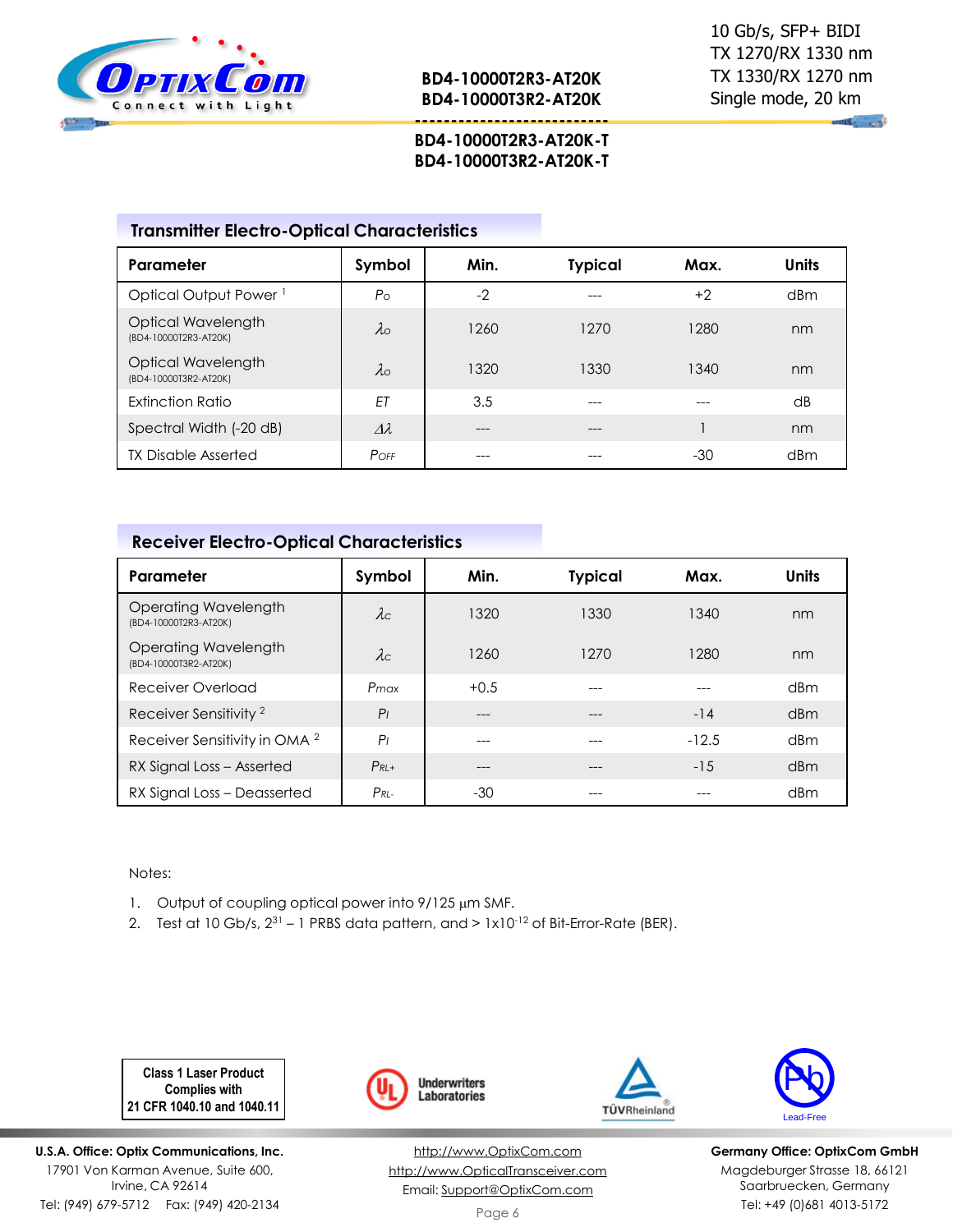

**BD4-10000T2R3-AT40K BD4-10000T3R2-AT40K**

**Communication** 

## **BD4-10000T2R3-AT40K-T BD4-10000T3R2-AT40K-T**

**--------------------------**

## **Transmitter Electro-Optical Characteristics**

| Parameter                                   | Symbol             | Min. | <b>Typical</b> | Max. | <b>Units</b>    |
|---------------------------------------------|--------------------|------|----------------|------|-----------------|
| Optical Output Power <sup>1</sup>           | $P_{\rm O}$        | $+1$ | ---            | $+5$ | dBm             |
| Optical Wavelength<br>(BD4-10000T2R3-AT40K) | $\lambda_{\rm O}$  | 1260 | 1270           | 1280 | nm              |
| Optical Wavelength<br>(BD4-10000T3R2-AT40K) | $\lambda_{\rm O}$  | 1320 | 1330           | 1340 | nm              |
| <b>Extinction Ratio</b>                     | ET                 | 3.5  | ---            | ---  | $\overline{AB}$ |
| Spectral Width (-20 dB)                     | $\varDelta\lambda$ | ---  | ---            |      | nm              |
| <b>TX Disable Asserted</b>                  | POFF               |      |                | -30  | dBm             |

## **Receiver Electro-Optical Characteristics**

| Parameter                                     | Symbol         | Min.  | <b>Typical</b> | Max.  | <b>Units</b> |
|-----------------------------------------------|----------------|-------|----------------|-------|--------------|
| Operating Wavelength<br>(BD4-10000T2R3-AT40K) | $\lambda c$    | 1320  | 1330           | 1340  | nm           |
| Operating Wavelength<br>(BD4-10000T3R2-AT40K) | $\lambda c$    | 1260  | 1270           | 1280  | nm           |
| Receiver Overload                             | $P_{max}$      | $+1$  | ---            | ---   | dBm          |
| Receiver Sensitivity <sup>2</sup>             | P <sub>1</sub> | $---$ | ---            | $-15$ | dBm          |
| Receiver Sensitivity in OMA <sup>2</sup>      | P <sub>1</sub> | ---   |                | $-13$ | dBm          |
| RX Signal Loss - Asserted                     | $P_{RI}$ +     | ---   |                | $-17$ | dBm          |
| RX Signal Loss - Deasserted                   | $P_{RL}$       | $-32$ |                |       | dBm          |

#### Notes:

- 1. Output of coupling optical power into  $9/125 \mu m$  SMF.
- 2. Test at 10 Gb/s,  $2^{31}$  1 PRBS data pattern, and >  $1 \times 10^{-12}$  of Bit-Error-Rate (BER).
- 3. Power supply current: maximum 450 mA.

**Class 1 Laser Product Complies with 21 CFR 1040.10 and 1040.11**

**U.S.A. Office: Optix Communications, Inc.** 17901 Von Karman Avenue, Suite 600, Irvine, CA 92614 Tel: (949) 679-5712 Fax: (949) 420-2134



[http://www.OptixCom.com](http://www.optixcom.com/) [http://www.OpticalTransceiver.com](http://www.optoictech.com/) Email: [Support@OptixCom.com](mailto:Support@optoICtech.com)



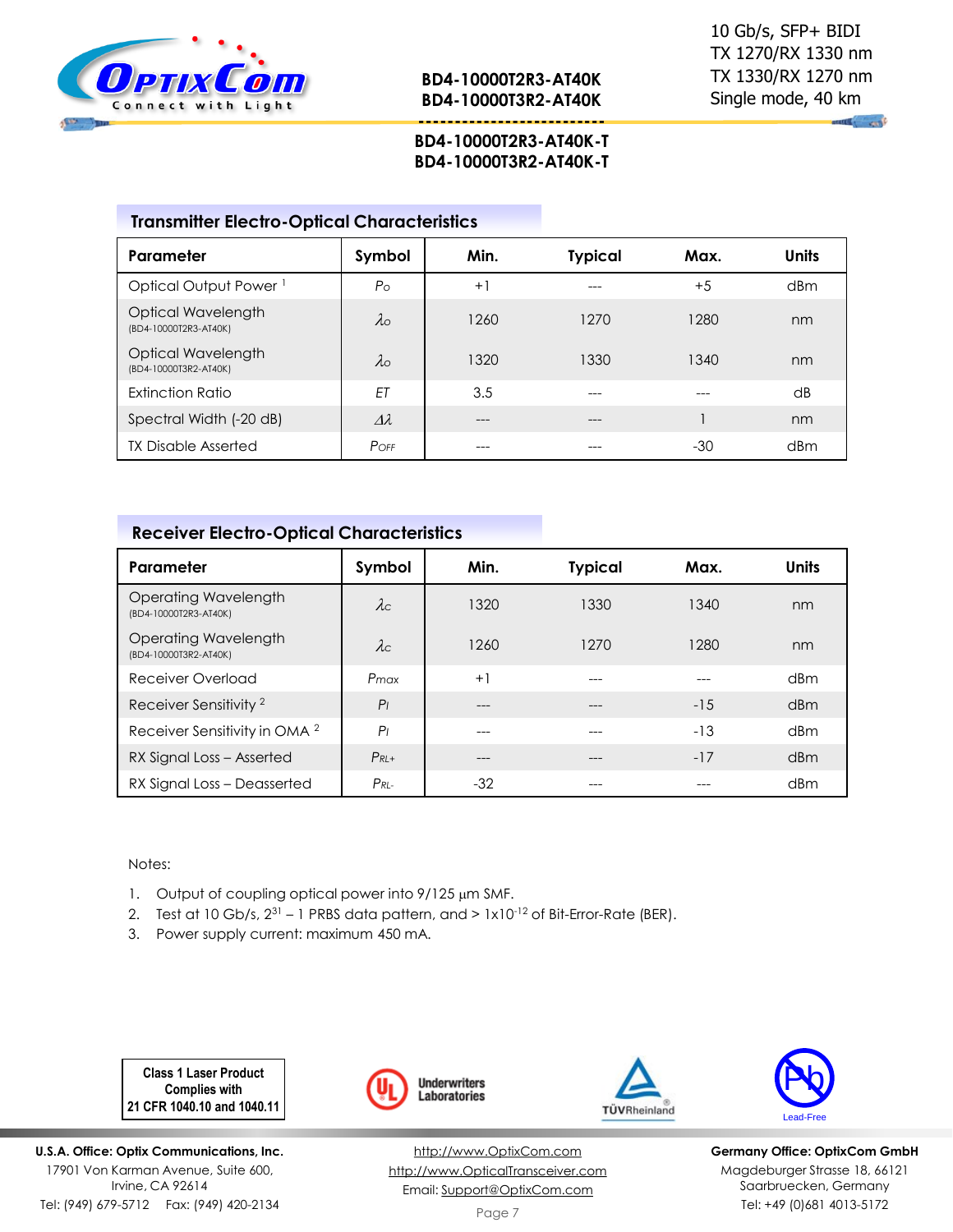

**Communication** 

## **BD4-10000T2R3-AT60K-T BD4-10000T3R2-AT60K-T**

**---------------------------**

#### **Transmitter Electro-Optical Characteristics**

| Parameter                                   | Symbol            | Min. | <b>Typical</b> | Max.  | <b>Units</b> |
|---------------------------------------------|-------------------|------|----------------|-------|--------------|
| Optical Output Power <sup>1</sup>           | P <sub>O</sub>    | 0    | ---            | $+5$  | dBm          |
| Optical Wavelength<br>(BD4-10000T2R3-AT60K) | $\lambda$ o       | 1260 | 1270           | 1280  | nm           |
| Optical Wavelength<br>(BD4-10000T3R2-AT60K) | $\lambda_{\rm O}$ | 1320 | 1330           | 1340  | nm           |
| Extinction Ratio                            | ET                | 3.5  | ---            |       | dB           |
| <b>TX Disable Asserted</b>                  | $P$ OFF           | ---  |                | $-30$ | dBm          |

## **Receiver Electro-Optical Characteristics**

| Parameter                                     | Symbol         | Min.  | <b>Typical</b> | Max.  | <b>Units</b> |
|-----------------------------------------------|----------------|-------|----------------|-------|--------------|
| Operating Wavelength<br>(BD4-10000T2R3-AT60K) | $\lambda c$    | 1320  | 1330           | 1340  | nm           |
| Operating Wavelength<br>(BD4-10000T3R2-AT60K) | $\lambda c$    | 1260  | 1270           | 1280  | nm           |
| Receiver Overload                             | Pmax           | -6    |                |       | dBm          |
| Receiver Sensitivity <sup>2</sup>             | P <sub>1</sub> | ---   |                | $-20$ | dBm          |
| Receiver Sensitivity in OMA <sup>2</sup>      | P <sub>1</sub> | ---   |                | -18   | dBm          |
| RX Signal Loss - Asserted                     | $P_{RI}$ +     | ---   | ---            | $-21$ | dBm          |
| RX Signal Loss - Deasserted                   | $P_{RI}$       | $-35$ |                |       | dBm          |

#### Notes:

- 1. Output of coupling optical power into  $9/125 \mu m$  SMF.
- 2. Test at 10 Gb/s,  $2^{31}$  1 PRBS data pattern, and  $> 1 \times 10^{-12}$  of Bit-Error-Rate (BER).
- 3. Power supply current: maximum 450 mA.

**Class 1 Laser Product Complies with 21 CFR 1040.10 and 1040.11**

**U.S.A. Office: Optix Communications, Inc.** 17901 Von Karman Avenue, Suite 600, Irvine, CA 92614 Tel: (949) 679-5712 Fax: (949) 420-2134



[http://www.OptixCom.com](http://www.optixcom.com/) [http://www.OpticalTransceiver.com](http://www.optoictech.com/) Email: [Support@OptixCom.com](mailto:Support@optoICtech.com)



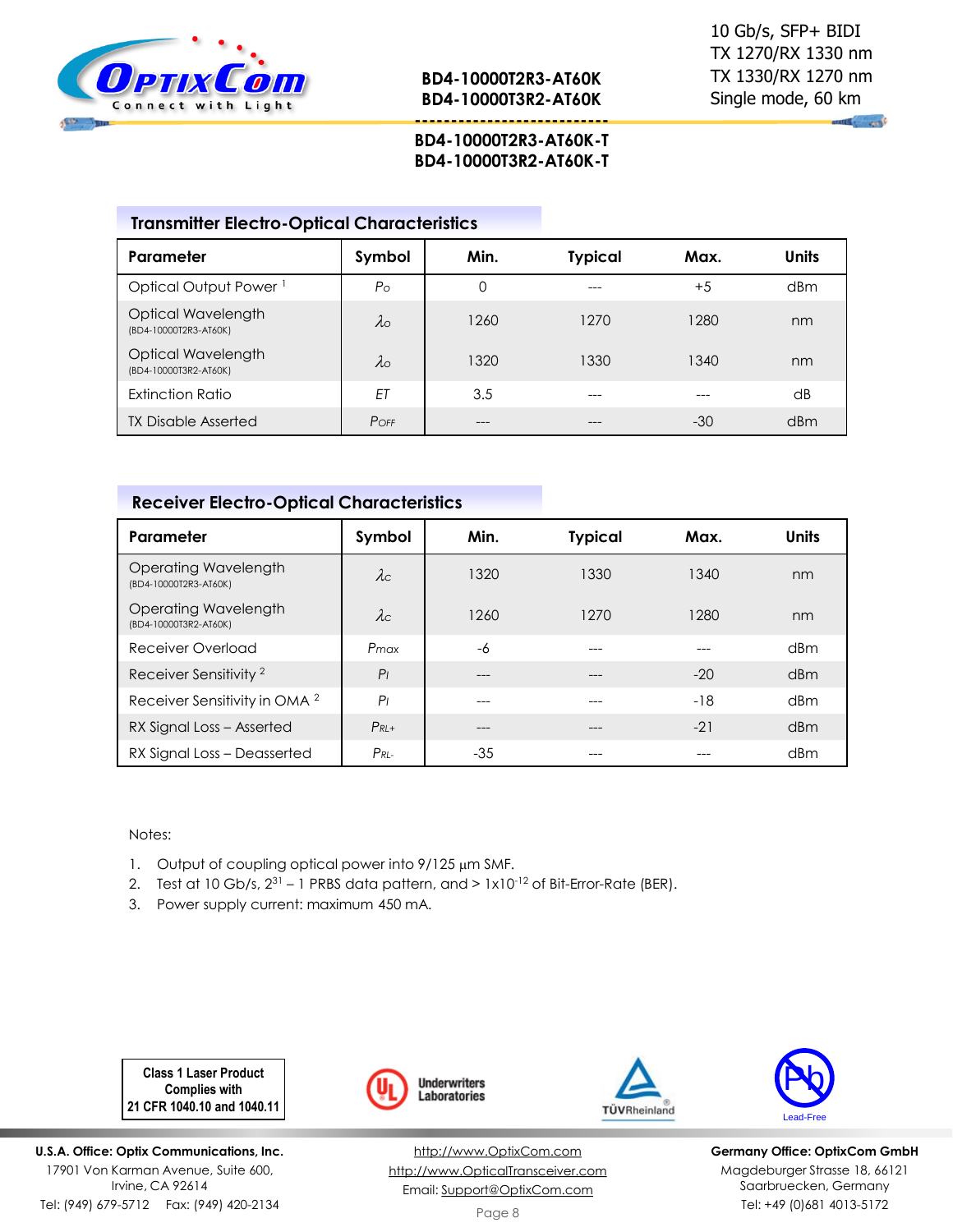## **10 Gb/s, SFP+ LC Package, BIDI TX 1490/RX1550, TX 1550/RX1490 nm Single Mode, 80 km Distance**

#### **Description**

The bi-directional (BIDI) transceiver product is unique in that only one single fiber (single mode or multimode) is required to transmit and receive signals simultaneously. That means the total bandwidth capacity of an existing cable infrastructure can be doubled instantly. This long range BIDI transceiver uses EML 1490 nm LD to transmit and 1550 nm APD to receive, and vice versa for the matching one (1490 nm to receive and 1550 nm to transmit) at the other end to make a complete link.

OptixCom's SFP+ transceivers are compliant with SFP Multi-Source Agreement (MSA). The BIDI transceivers utilize advanced filter optics to separate the two wavelength with low power consumption of < 2W. These transceivers operate at 10 Gb/s for 80 km transmission distance with single mode fibers. The products are RoHS compliant.



## **BD4-10000T4R5-AT80K BD4-10000T5R4-AT80K**

**SFP+ Bi-Directional (BiDi) Transceivers**

**Ортіх Сопі** Connect with Light



10 Gb/s, 2<sup>31</sup>-1 NRZ data eye pattern TX RX





#### **Ordering Information**

#### **Part Number**: BD4-10000T4R5-AT80K

10 Gb/s, Single Mode, SFP+ BIDI Transceiver, TX 1490 nm and RX 1550 nm, 80 km reach, 0 – 70 °C.

#### **Part Number**: BD4-10000T5R4-AT80K

10 Gb/s, Single Mode, SFP+ BIDI Transceiver, TX 1550 nm and RX 1490 nm, 80 km reach, 0 – 70 °C.

\* Add "-T" in the Part Number for -40–85 °C extended temperature range, i.e., BD4-10000T4R5-AT80K-T.

#### **Operating Conditions**

| Parameter             | Min. | <b>Typical</b> | Max. | Units        |
|-----------------------|------|----------------|------|--------------|
| Operate Temperature   | O    | 25             | 70   | $^{\circ}$ C |
| Data Rate             | 9.95 |                | 11   | Gb/s         |
| Supply Voltage (3.3V) | 3.13 | 3.3            | 3.47 |              |
| <b>Supply Current</b> |      | 350            | 450  | mA           |

## **U.S.A. Office: Optix Communications, Inc.**

17901 Von Karman Avenue, Suite 600, Irvine, CA 92614 Tel: (949) 679-5712 Fax: (949) 420-2134

[http://www.OptixCom.com](http://www.optixcom.com/) [http://www.OpticalTransceiver.com](http://www.optoictech.com/) Email: [Support@OptixCom.com](mailto:Support@optoICtech.com)

Page 9

#### **Germany Office: OptixCom GmbH**

Magdeburger Strasse 18, 66121 Saarbruecken, Germany Tel: +49 (0)681 4013-5172

#### **Key Features**

- ➢ Single mode, 10 G/s data rate
- ➢ TX1490/RX1550 & TX1550/RX1490 nm pair
- ➢> 24 dB power budget for 80 km
- ➢ Z-axis hot pluggable
- ➢ SFF-8472 MSA Compliant
- ➢ Single LC connector optical interface
- ➢ AC coupling LVPECL differential I/O logics
- ➢ -40–85 °C operating temperatures available
- ➢ Single 3.3V power supply
- ➢ RoHS compliant

#### **Applications**

- ✓ 10G Fiber Channel,
- ✓ 10 Gigabit Ethernet
- ✓ High speed I/O for file server
- ✓ Data Communication for SAN and LAN
- ✓ Central offices routers and switches
- ✓ Computer cluster cross-connect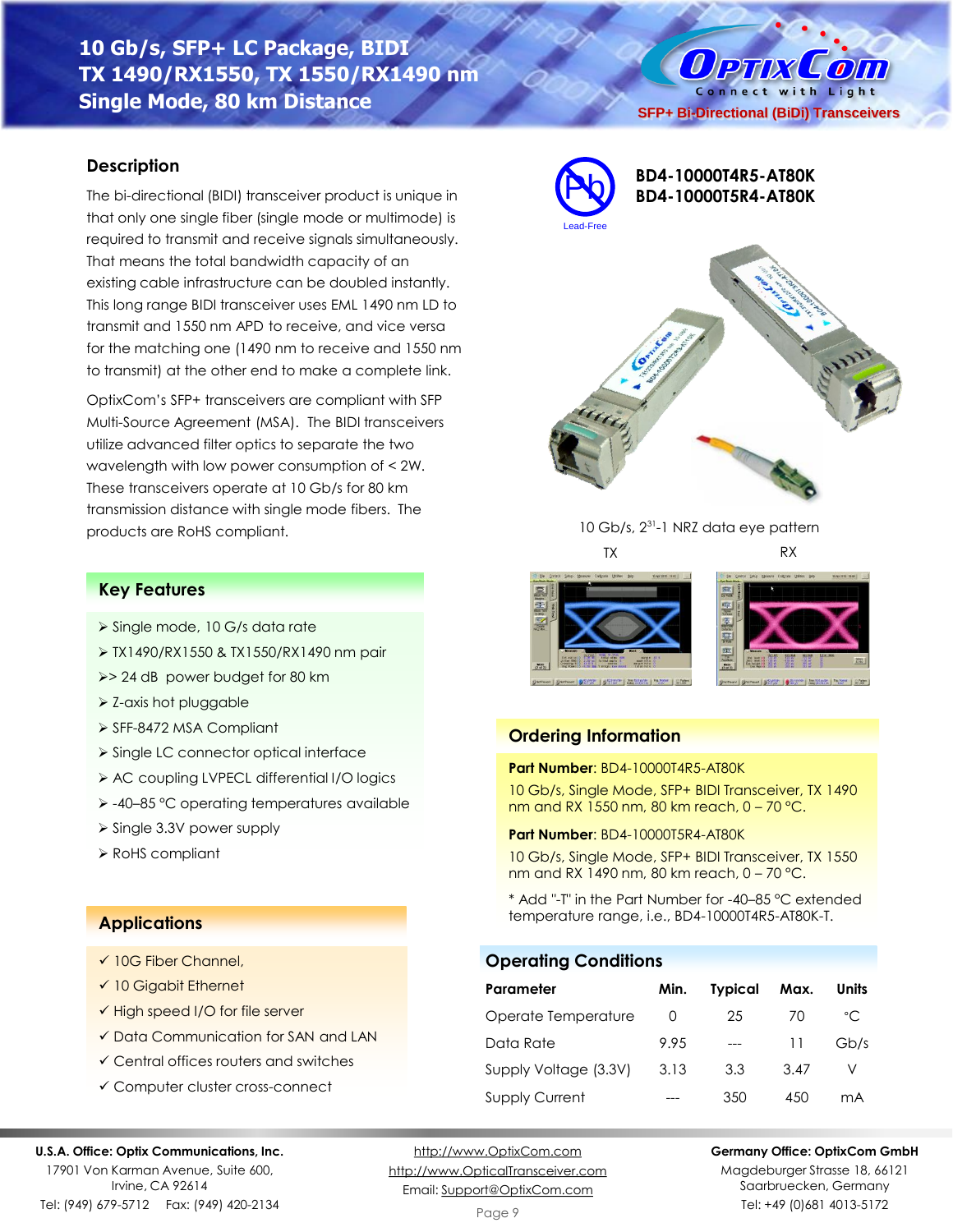

**--------------------------**

 $\mathbb{R}$   $\mathbb{R}$ 

#### **BD4-10000T4R5-AT80K-T BD4-10000T5R4-AT80K-T**

#### **Absolute Maximum Ratings**

| Parameter                | Symbol     | Min.   | Max.       | Units       |
|--------------------------|------------|--------|------------|-------------|
| Storage Temperature      | Tst        | $-40$  | 85         | $^{\circ}C$ |
| Supply Voltage @ 3.3V    | <b>Vcc</b> | $-0.3$ | 3.8        |             |
| Input Voltage            | VM         | $-0.5$ | <b>Vcc</b> |             |
| <b>Relative Humidity</b> | R.H.       |        | 95         | $\%$        |

## **Transmitter Electro-Optical Characteristics**

| Parameter                                   | Symbol                | Min.        | <b>Typical</b> | Max.       | <b>Units</b> |
|---------------------------------------------|-----------------------|-------------|----------------|------------|--------------|
| Differential Input Voltage <sup>1</sup>     | $\Delta$ Vi           | 0.2         |                | 1.2        | $\vee$       |
| Differential Input Impedance <sup>2</sup>   | Z                     | ---         | 100            | ---        | ohm          |
| <b>Optical Power</b>                        | P <sub>O</sub>        | $\Omega$    | ---            | $+4$       | dBm          |
| Optical Wavelength<br>(BD4-10000T4R5-AT80K) | $\lambda$             | 1480        | 1490           | 1500       | nm           |
| Optical Wavelength<br>(BD4-10000T5R4-AT80K) | $\lambda \circ$       | 1540        | 1550           | 1560       | nm           |
| Spectral Width (-20 dB)                     | $\Delta\lambda$       | ---         |                | 0.3        | nm           |
| <b>TX Disable Asserted</b>                  | POFF                  | ---         | ---            | $-30$      | dBm          |
| Side Mode Suppression Ratio                 | <b>SMSR</b>           | 30          |                |            | dB           |
| <b>Extinction Ratio</b>                     | ET                    | 7.5         | ---            | ---        | dB           |
| Rise/Fall Time (20% - 80%)                  | Tr/Tf                 | ---         |                | 40         | ps           |
| TX Disable Voltage - High                   | <b>V<sub>DH</sub></b> | 2.0         | ---            | Vcc        | $\vee$       |
| TX Disable Voltage - Low                    | V <sub>DL</sub>       | $\mathbf 0$ | ---            | 0.8        | $\vee$       |
| TX Fault Output - High                      | $V$ FH                | 2.4         |                | <b>Vcc</b> | V            |
| TX Fault Output - Low                       | $V_{FI}$              | $\Omega$    | ---            | 0.8        | $\vee$       |
| <b>TX Disable Assert Time</b>               | Tass                  | $---$       | $---$          | 10         | μS           |
| <b>TX Disable Deassert Time</b>             | Tdisass               | ---         |                | 1.0        | ms           |
| Time to Initialize                          | Tas                   | ---         | ---            | 300        | ms           |
| TX Fault from Fault to Assertion            | Tfault                |             |                | 100        | $\mu$ S      |
| TX Disable Time to Start Reset              | Treset                | 10          |                |            | $\mu$ S      |

#### Notes:

- 1. Module is designed for AC LVPECL coupling. See the design guide for proper termination.
- 2. Single ended will be 50 ohm for each signal line.
- 3. Output of coupling optical power into  $9/125 \mu m$  SMF.

#### **U.S.A. Office: Optix Communications, Inc.**

17901 Von Karman Avenue, Suite 600, Irvine, CA 92614 Tel: (949) 679-5712 Fax: (949) 420-2134

[http://www.OptixCom.com](http://www.optixcom.com/) [http://www.OpticalTransceiver.com](http://www.optoictech.com/) Email: [Support@OptixCom.com](mailto:Support@optoICtech.com)

#### **Germany Office: OptixCom GmbH**

Magdeburger Strasse 18, 66121 Saarbruecken, Germany Tel: +49 (0)681 4013-5172